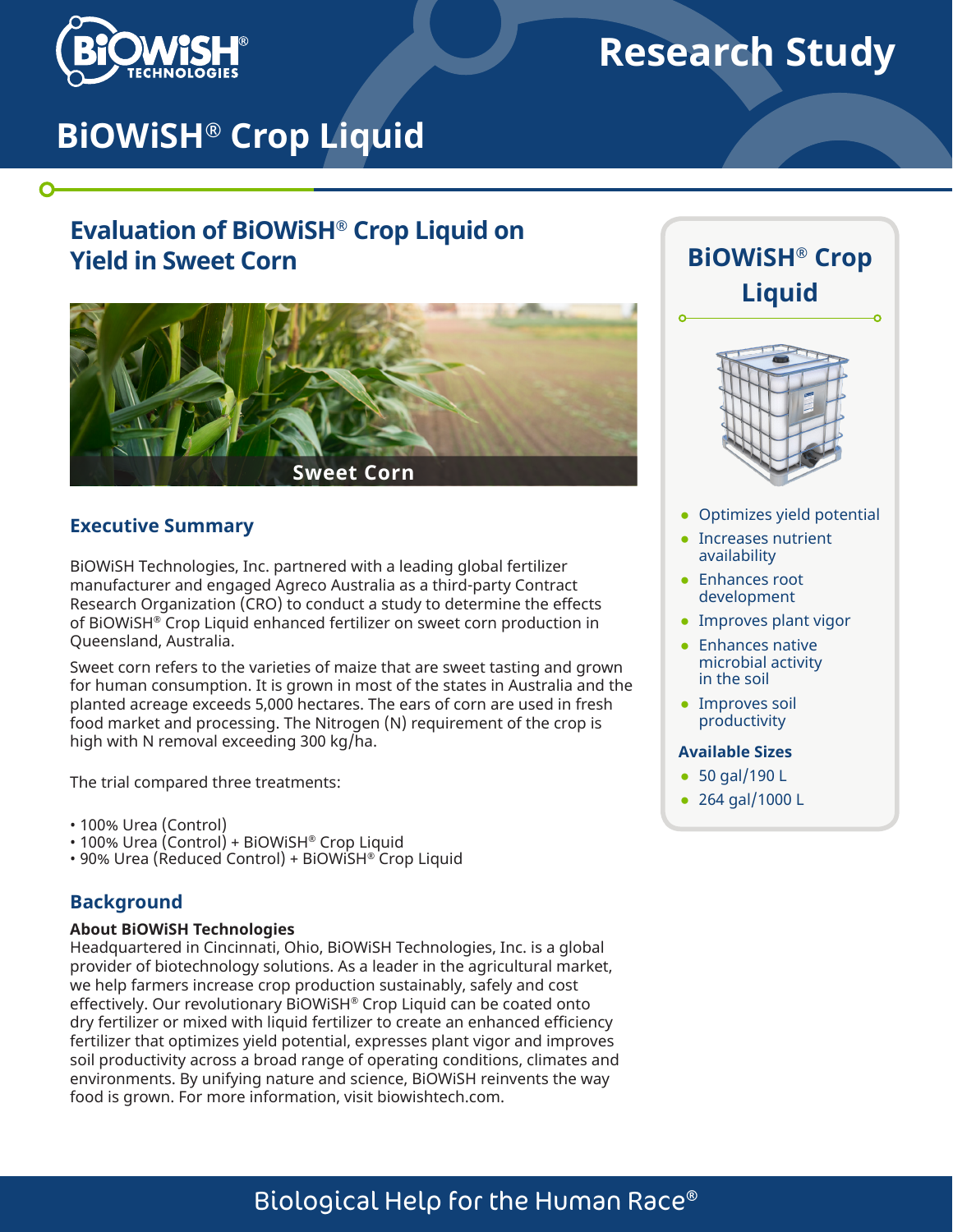#### **About Agreco Australia**

Agreco Australia is an independent agronomic research and consultancy firm located in Bundaberg, Queensland. They offer clients tailored agronomic research, technical advice and practical solutions to ensure the best possible outcomes through accurate and confidential agronomic research.

## **Objectives**

The objective of this research study was to determine the effects of BiOWiSH® Crop Liquid technology, manufactured in the USA by BiOWiSH Technologies, Inc., on sweet corn production when added to a fertility program common to the production area in 100% and 90% application rates. The coated urea was applied at planting as well as later in the season as a side dress application. The focus was on BiOWiSH® Crop Liquid's impact on yield and grower economics.

## **Implementation Program**

A replicated field trial with six replications was conducted at a dedicated research facility in Bundaberg, Queensland. Applications of urea were applied twice during the growing season, including banded urea application at pre-plant followed by a sidedress fertilizer application four weeks after planting. The trial was planted using the Overland R variety at a planting density of 133,333 plants per hectare (53,980 plants/acre). The plot size was 21m². Recommended disease and insect control practices were followed to minimize outside influences on yield.

In this trial, the common regional fertility program included the standard rate of 235 kg/ha (210 lbs/acre) split over two applications. This program was compared to the same program with BiOWiSH® Crop Liquid as well as a reduced fertility program with a rate of 212 kg/ha (189 lbs/acre).

| <b>Treatment</b>                                          | <b>Application Rate</b><br>kg/ha<br>$[$ lbs/acre] | <b>Application Phase</b> |  |
|-----------------------------------------------------------|---------------------------------------------------|--------------------------|--|
| 100% Urea (Control)                                       | 175<br>$[156]$                                    | Banded at planting       |  |
|                                                           | 60<br>$[54]$                                      | Sidedress                |  |
| 100% Urea (Control) +<br>BiOWiSH <sup>®</sup> Crop Liquid | 175<br>$[156]$                                    | Banded at planting       |  |
|                                                           | 60<br>$[54]$                                      | Sidedress                |  |
| 90% Urea (Reduced Control) +<br>BiOWiSH® Crop Liquid      | 158<br>$[141]$                                    | Banded at planting       |  |
|                                                           | 54<br>$[48]$                                      | Sidedress                |  |

*\*BiOWiSH® Crop Liquid used at manufacturer's recommended rate.*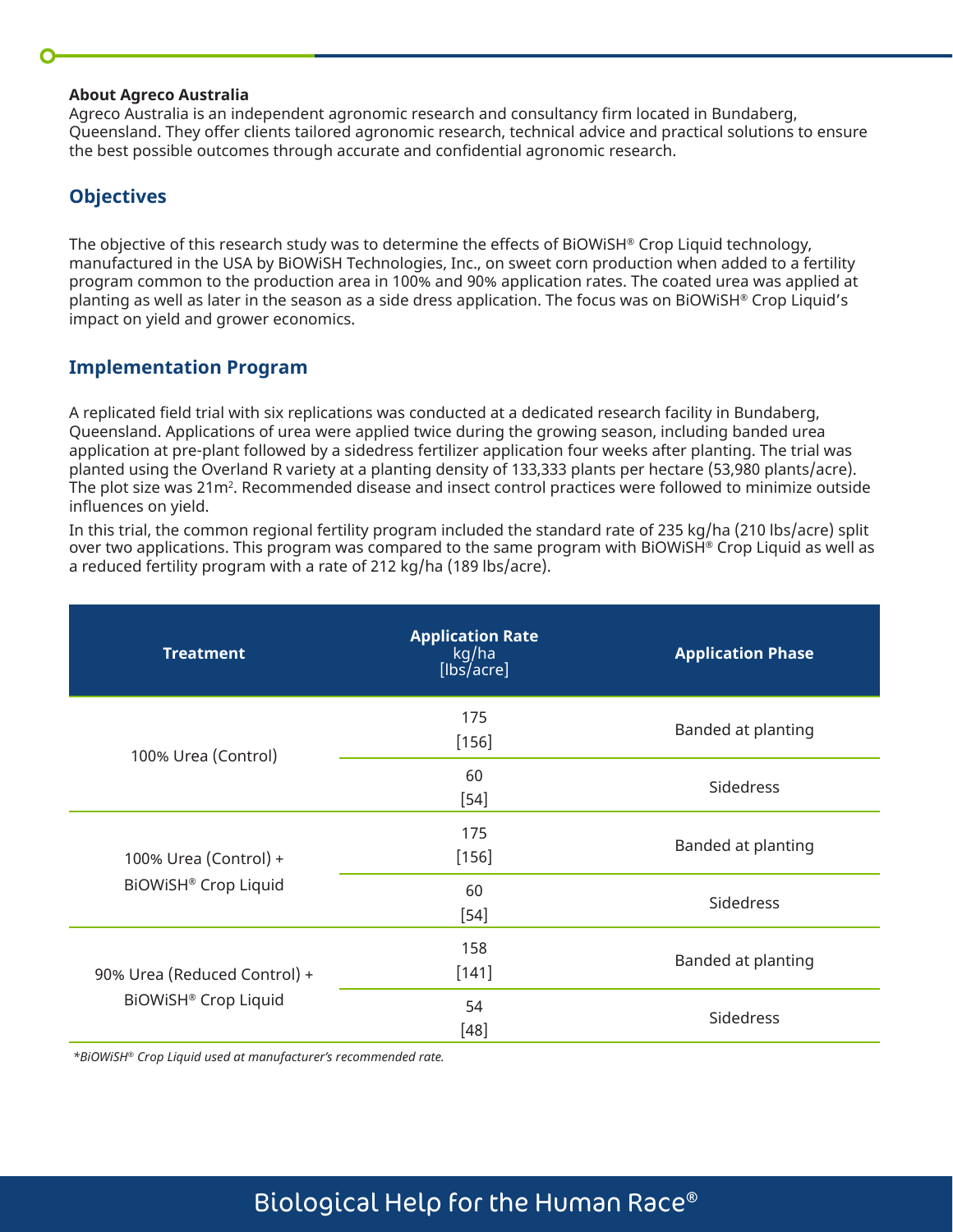### **Results**

#### **Yield**

The BiOWiSH® treatment showed an increased yield of 2,613 cobs/ha (1,057 cobs/acre) over the Control, and also showed an increased yield of 1,480 cobs/ha (599 cobs/acre) in the reduced rate urea.



#### **Economics**

BiOWiSH® Crop Liquid enhanced fertilizer had a strong impact on yield when applied with the full rate of urea resulting in a significant yield increase of 6.8% for the BiOWiSH treatment. This increase improved the net income by \$278 USD/ha (\$112 USD/acre) for the farmer without any additional input other than the BiOWiSH® product. In addition, when applied to the Reduced Control, the yield still increased by 3.9% with a net income of \$167 USD/ha (\$68 USD/acre).

| <b>Treatment</b>                 | <b>Yield</b><br>cobs/ha<br>[cobs/acre] | <b>Yield Increase</b><br>cobs/ha<br>[cobs/acre] | <b>Yield Increase</b><br>( %) | <b>Net Income</b><br>USD/ha<br>[USD/acre] | <b>Profit</b><br><b>Change</b><br>USD/ha<br>[USD/acre] |
|----------------------------------|----------------------------------------|-------------------------------------------------|-------------------------------|-------------------------------------------|--------------------------------------------------------|
| 100% Urea (Control)              | 38,319<br>[15, 507]                    |                                                 |                               | 4,035<br>[1,476]                          |                                                        |
| 100% Urea (Control) +            | 40,932                                 | 2,613                                           | 6.8                           | 4.313                                     | 278                                                    |
| BiOWiSH® Crop Liquid             | [16, 565]                              | [1,057]                                         |                               | [1, 578]                                  | $[112]$                                                |
| 90% Urea (Reduced Control) +     | 39,799                                 | 1,480                                           | 3.9                           | 4,202                                     | 167                                                    |
| BiOWiSH <sup>®</sup> Crop Liquid | [16, 106]                              | $[599]$                                         |                               | [1, 538]                                  | [68]                                                   |

*\*Calculations for conversions between imperial and metric units are based on the original source data; slight rounding differences may occur within reported publication values.* 

*\*\*Net income is the crop value minus the fertility program cost. It does not account for non-fertility expenses.* 

*\*\*\*Profit change is the difference between net income of the respective program and the Control.*